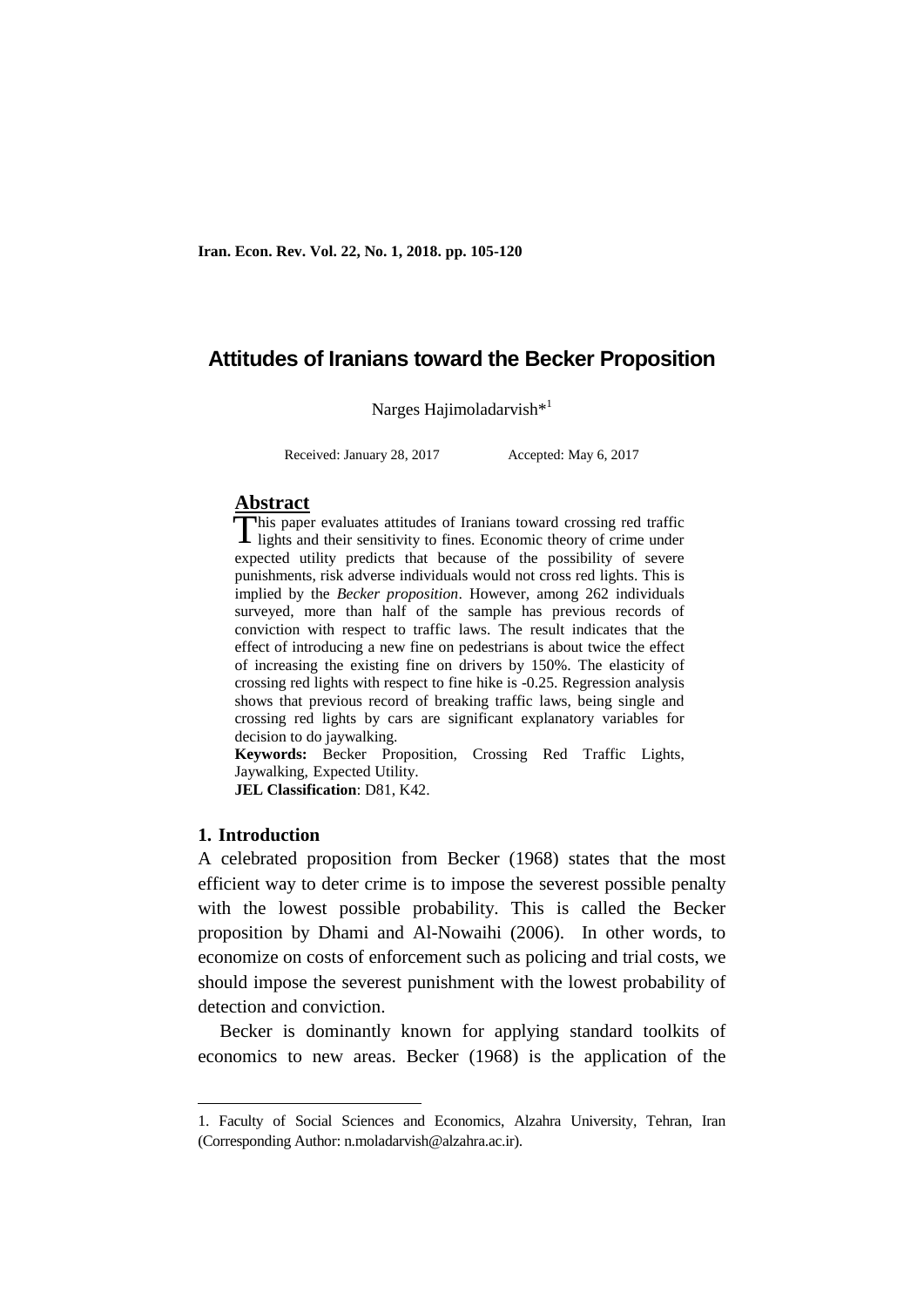standard model of decision making into criminology. This approach is in sharp contrast with other crime theories asserting that crime is the result of economic stress, political legitimacy and family disorganization.

Lea (2006) states that the theory of rational decision making is a characteristic of an economic approach to any problem. This means individuals will do the best they can. According to Lea (2006), on the contrary, most psychologists believe that humans faced with real economic problems will not in fact do their best.

Nevertheless, looking at crime through a cost-benefit framework is not a dismal activity as the most important incentive of criminals is more and easier lucrative economic benefits. Moreover, crime is a major activity with estimates indicating that it constitutes up to onefifth of global gross domestic product (Glenny, 2008). On the other hand, because of lack of reliable data and difficulties in estimating crime costs, empirical analysis of crime is difficult. For example, criminals' opportunity cost is correlated with unemployment that, in turn, depends on other factors. Thus, there is not even a consensus on the existence of positive correlation between crime and some determinant variables.

As stated by Dhami and Al-Nowaihi (2013) if the Becker proposition holds, then its central insight should apply to all human behavior that involves taking some action that with some probability leads to severely costly outcomes. The work of Bar-Ilan and Sacerdote (2004) shows how red lights running decreases in response to higher fines. Dhami and Al-Nowaihi (2013) consider this evidence against the Becker proposition.

If the Becker proposition holds, given the severe self-inflicted punishments of running red lights, there should be no change in behavior when one varies the external factors like the monetary punishments or probability of an accident. Hence, a designed survey asked whether people would cross red lights as drivers and pedestrians if in a rush. The question is repeated when there is an increase in fine for crossing red lights by cars or introducing a new fine for jaywalking.

The elasticity of violation with respect to 150% increase in fine is - 0.25. This is consistent with the elasticity of conviction found in the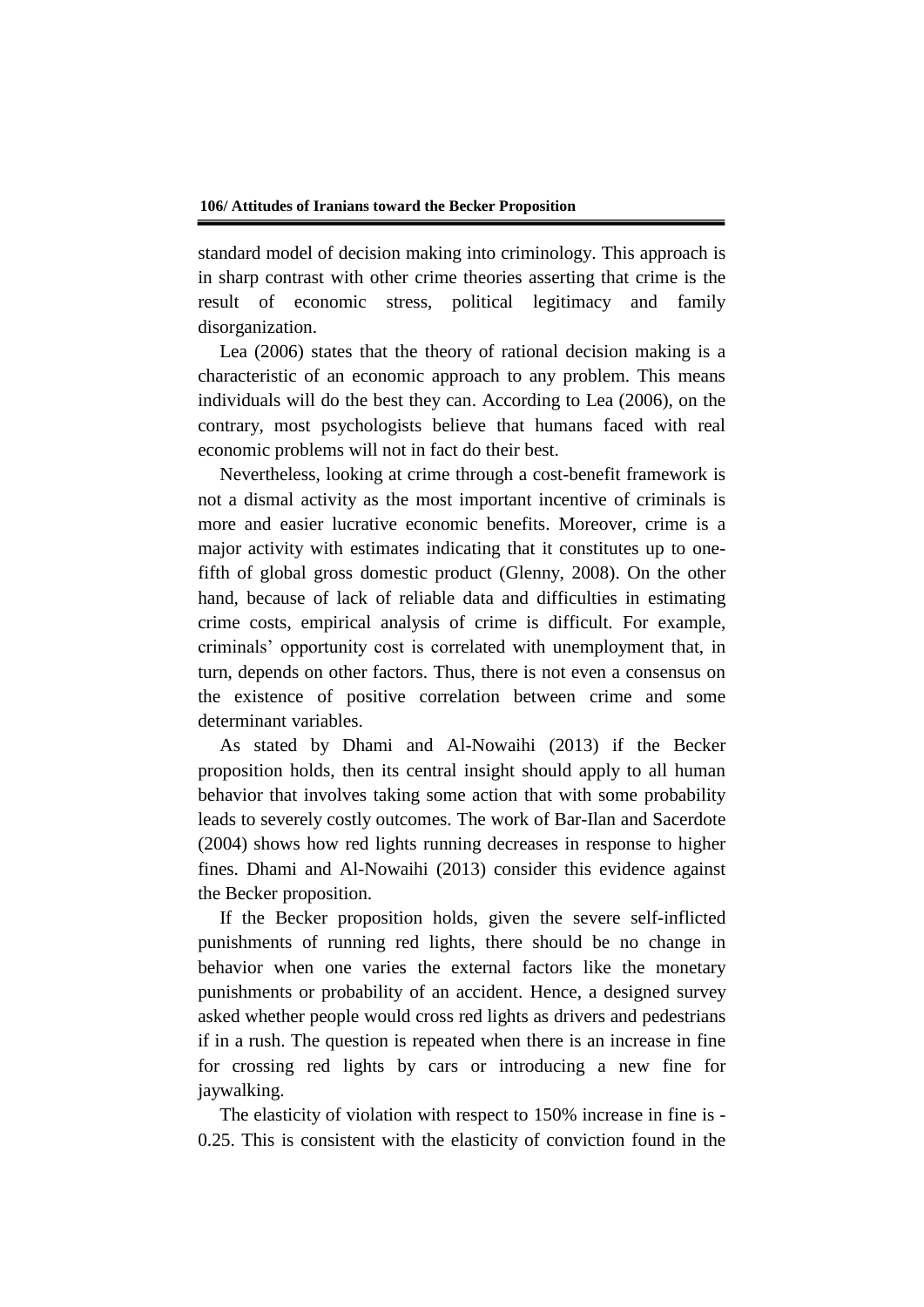literature. Introducing a fine on pedestrians decreased jaywalking by 64%. People's attitude towards jaywalking is best explained by their previous record of breaking traffic laws and if they would cross red lights by cars. It seems single people are crossing more red lights as pedestrians as compared to drivers. As compared to other people, single people are more sensitive to the imposition of a new fine on pedestrians. These findings indicate that the Becker proposition does not hold.

The plan of the paper is as follows. Section 2 investigates crossing red traffic lights as a crime under expected utility framework. Section 3 describes the survey design and data. Section 4 reports the results. Some remarks are made in conclusion.

## **2. The Model**

Considering running red traffic lights as a crime, the benefit is supposed to be the amount of money an individual could lose as a result of being late. While this benefit can vary across individuals, it should be a positive amount. Hence, the benefit of crossing red lights is  $b = y_1 - y_0 \ge 0$ , where  $y_1$  denotes income from crossing the red light, and  $y_0$  is the income from not crossing the red light.



**Figure 1: The Decision Tree**

A decision maker is supposed to face a decision tree depicted in Figure 1. If the individual crosses the red light, with some probability  $p_1 \in [0,1]$  she would have an accident, and with probability  $1 - p_1$  she would not. In case of no accident, the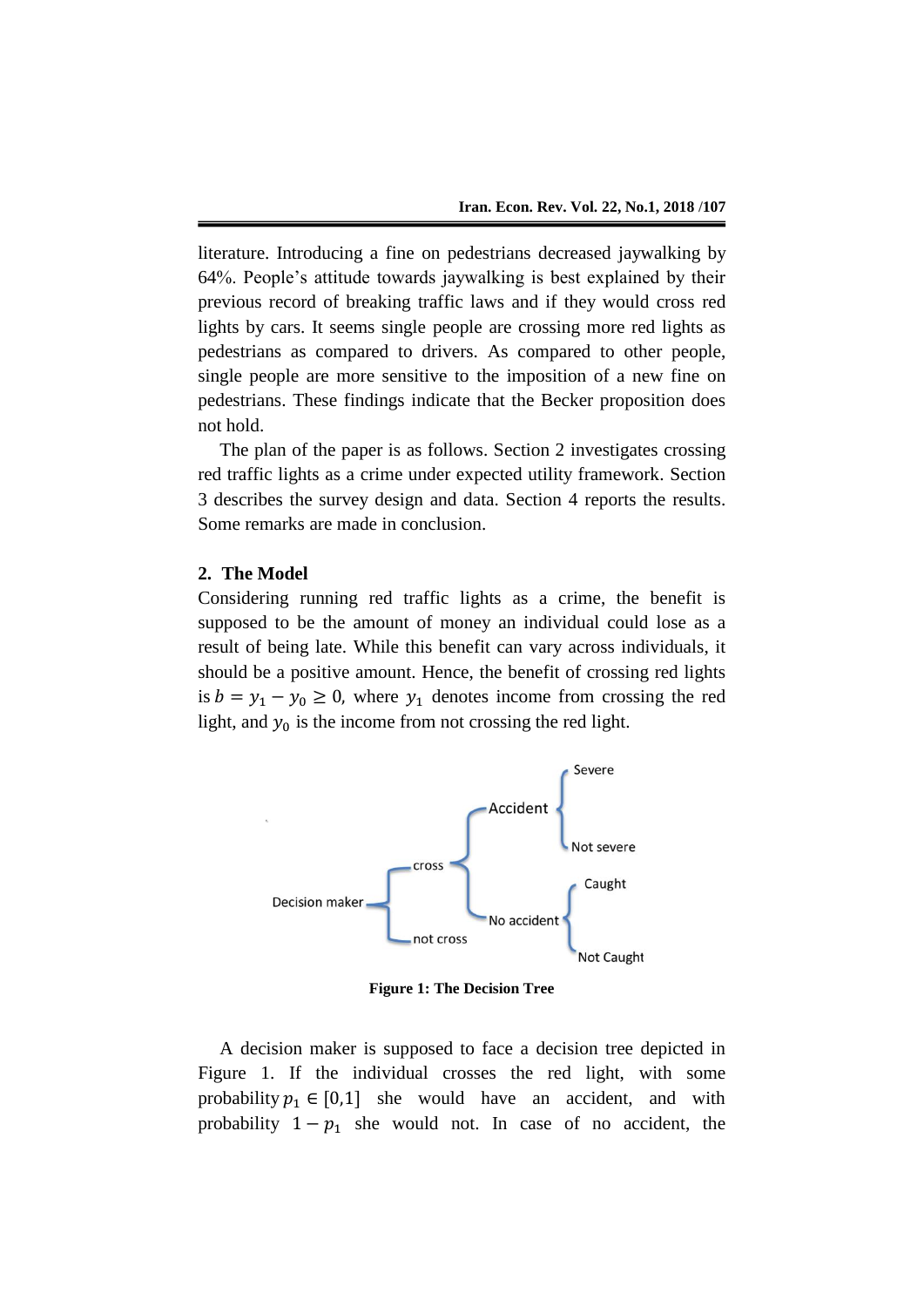individual is caught with probability  $0 \leq p_2 \leq 1$ . If caught, the individual is asked to pay a monetary fine denoted by  $F_p$  that refers to public fine. In the crime literature, it is common to assume that the punishment is a function of probability of detection. Hence, it is assumed that  $F_p$  is a hyperbolic function given by  $F_p = \frac{c}{n}$  $\frac{c}{p}$ , where *c* is a constant (Dhami and Al-Nowaihi, 2013). In case of an accident, the individual will face a serious injury with probability  $p_3$ ,  $0 \le p_3 \le 1$ , and she will not with probability  $1 - p_3$ . In case of an accident, the punishment and the loss of utility are coming from two different sources. One is the self-inflicted punishment that includes injuries, higher insurance premium and car repair costs. The self-inflicted punishment is donated by  $F_q$ . The other is the public policy punishment  $(F_p)$ .

If the individual does not face a serious injury the outcome is  $y_1 - F_p - F_q$ , and if she does, the outcome is  $y_1 - F_p - F_q - s$  where s refers to the loss of utility from the serious injury. Given the enforcement parameters  $p$  and  $F_p$ , individuals decide whether to cross the red light or not. Under expected utility, if the individual does not cross the red light, her payoff from no-crime  $(U_{NC})$  condition is given by  $EU_{NC} = u(y_0)$ . On the other hand, her expected utility from crossing the red light is given by

$$
EU_c = (1 - p_1)\{(1 - p_2)u(y_1) + p_2 u(y_1 - F_p)\} + p_1\{p_3 u(y_1 - F_p - F_q - s) + (1 - p_3) u(y_1 - F_p - F_q)\}\
$$
\n(1)

The individual does not cross the red light if the no-crime condition (NCC) given by  $EU_c \leq EU_{NC}$  is satisfied. NCC is clearly satisfied for  $p_2 = 1$ . The *NCC* continues to hold as  $p_2$  declines from 1, if and only if

$$
\frac{d}{dp_2}[(1-p_1)(1-p_2)u(y_1) + (1-p_1)p_2 u(y_1 - F_p)] \ge 0
$$
\n
$$
\Leftrightarrow -(1-p_1)u(y_1) + (1-p_1) u(y_1 - F_p) - (1-p_1)p_2 F'_p u'(y_1 - F_p) \ge 0
$$
\n(2)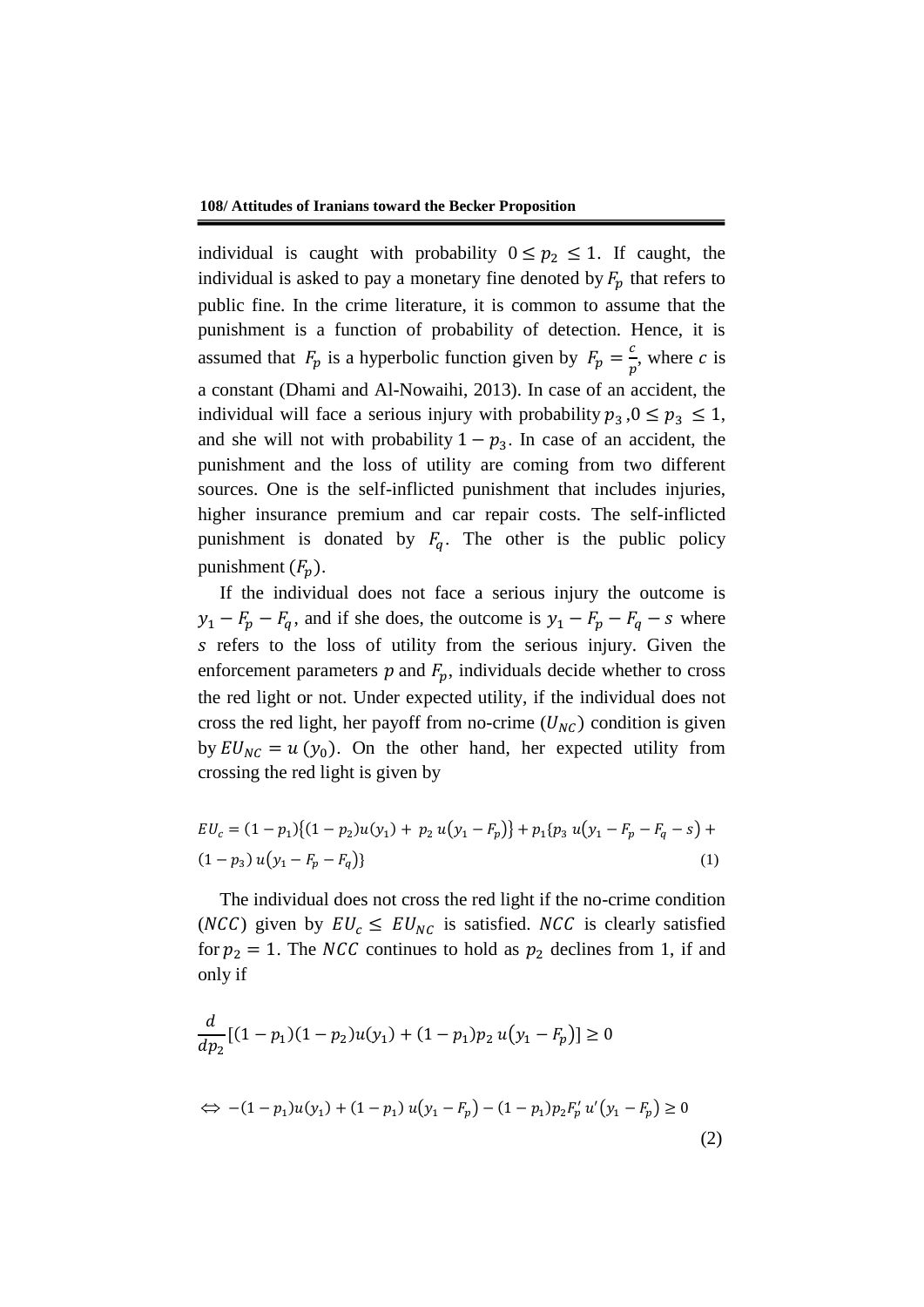Dividing both side of the above equation by  $(1 - p_1)$ , we get the same equation that Dhami & Al-Nowaihi (2006) used to prove the Becker proposition under expected utility;

$$
u'(y_1 - F_p) \ge \frac{u(y_1) - u(y_1 - F_p)}{-p_2 F_p'} \tag{3}
$$

They have proved that by the assumptions of hyperbolic punishment function and concave utility function, the NCC will hold for all  $p_2 \in (0,1]$  when there are severe punishments. Thus, the expected utility predicts that individuals with concave utility functions (risk adverse individuals) will not cross red lights in the presence of severe punishments.

## **3. Data Collection Procedure and Its Description**

Participants were asked whether they would cross red lights while driving in a rush, and if yes, what if the fine increases up to 150%. The same question was repeated as if they were pedestrians. However, since there is no fine on jaywalking, in this case it was a matter of introducing a fine rather than increasing it.

The sample is made of three distinct groups of people. Group one consists of Iranians who are living abroad. This group was chosen to make a comparison with the result of Bar-Ilan and Sacrdote (2004) indicating that foreigners' sensitivity towards fine hike is less as compared to residents of the particular place. This is because foreigners do not see themselves as part of the society. Group two consists of Iranians residing in Iran. To compare the attitude of Iranians with other nationalities, group three involves only Indian subjects.

Participants were found through two methods. In the first method, responses were collected through free online survey software (Survey monkeys). The link of the survey was sent either directly to my friends and acquaintances or it was shared on Facebook. In the second method, the questionnaire was distributed where a group of people could be found: i.e. insurance offices, banks, companies, and so on. Only group two data was gathered by this method.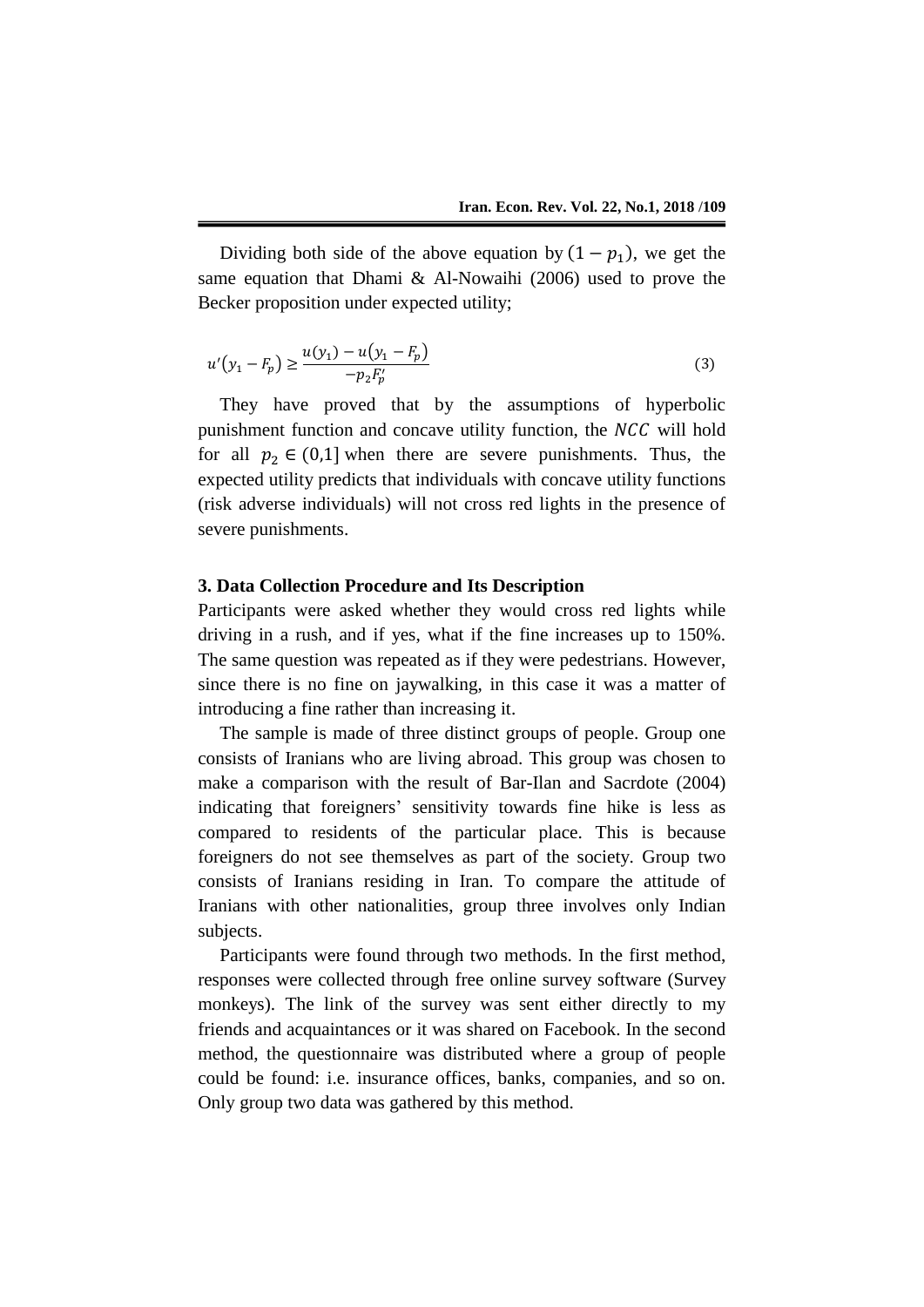#### **3.1 Complete Information of Aggregate Data**

Table 1 indicates the description of collected variables for the whole sample. The sample consists of 262 individuals with complete information on ten variables.

|                  |                                                                  | ****** *********         |             |
|------------------|------------------------------------------------------------------|--------------------------|-------------|
| <b>Variables</b> | <b>Description</b>                                               | <b>Values</b>            | <b>Mean</b> |
| Age              | Age                                                              | 18-64                    | 30.874      |
| Gender           | Dummy                                                            | Female = 0, Male = $1$   | 0.6297      |
| Mart             | Marital status                                                   | Single = $1$ , Other = 0 | 0.6641      |
| Country          | Country of birth                                                 | Iran = 1, India = $0$    | 0.8396      |
| Education        | Years in full time<br>education                                  | $8-24$                   | 16.3454     |
| Record           | Previous records with<br>respect to traffic laws                 | $Yes = 1, No = 0$        | 0.5670      |
| D.C.R            | Crossing red lights while<br>driving                             | $Yes = 1, No = 0$        | 0.2366      |
| If D.C.R         | Crossing red lights while<br>driving after the fine.<br>increase | $Yes = 1, No = 0$        | 0.1526      |
| W.C.R            | Crossing red lights while<br>walking                             | $Yes = 1, No = 0$        | 0.6870      |
| If $W.C.R$       | Crossing red lights while<br>walking after imposing a<br>fine    | $Yes = 1, No = 0$        | 0.2519      |

**Table 1: Definitions of Variables and Summary Statistics of Aggregate Data**

One of the prominent features of this data is that it consists of welleducated subjects with average age of 31 years old. The sample has 165 male respondents. 62% of males have a previous conviction with respect to traffic laws. Among 97 females, only 46% of them have a previous record. Hence, as compared to females, males break more traffic laws.

66% of respondents are single. As compared to others, singles declared to cross fewer red lights by cars and have less previous records with respect to traffic laws. However, single people declared to do more jaywalking than the rest. Interestingly, the result after the fine hike shows the exact opposite; as compared to other people, single subjects declared to cross more red lights as drivers but less so as pedestrians. It seems single people are more sensitive to the new fine imposition as compared to the fine hike.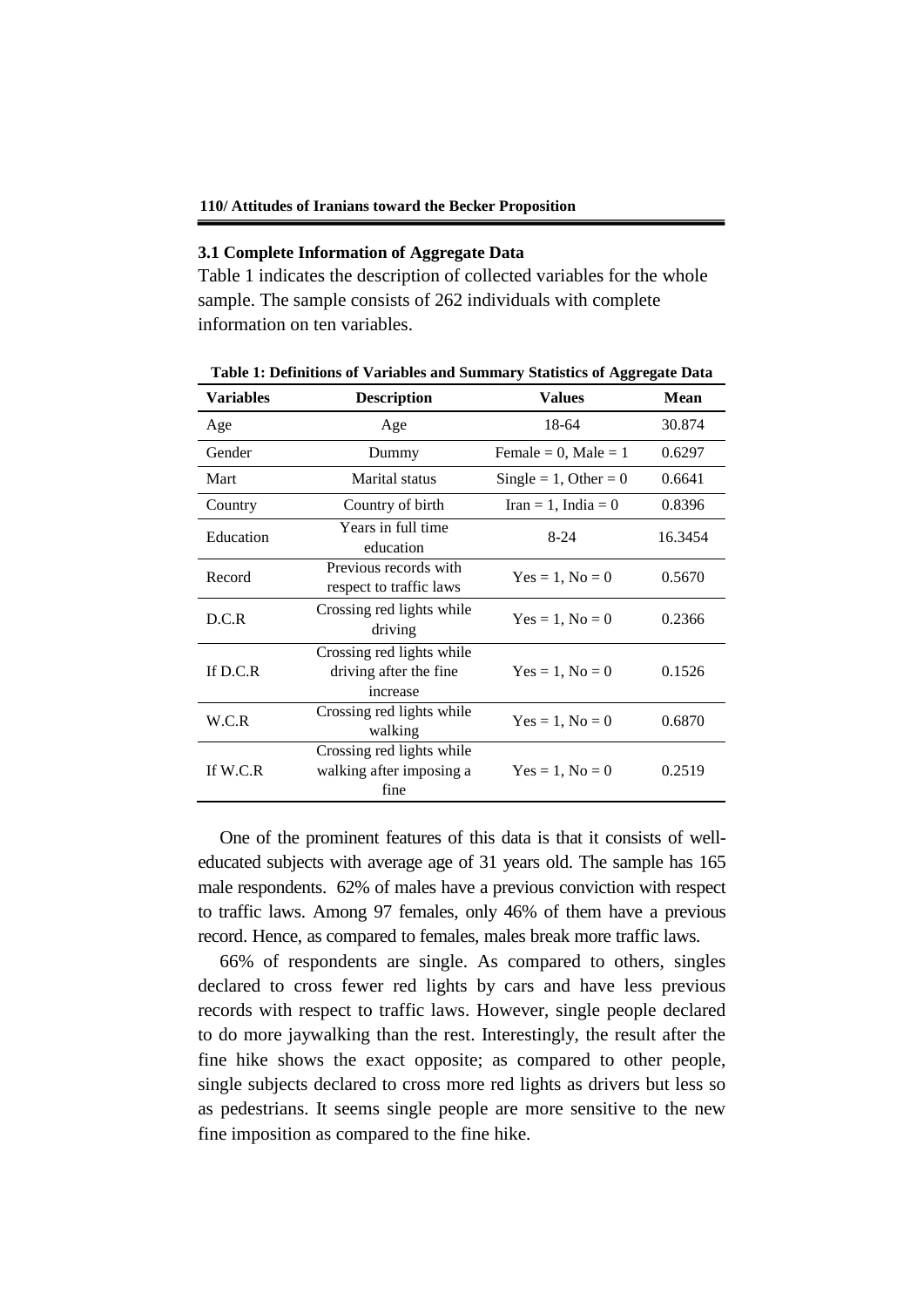While 57% of the sample declared that they have previous records of breaking traffic laws, only 24% said that they would cross red lights if in a rush. The elasticity of violation with respect to the fine hike is  $-0.25$ . This is consistent with Bar-Ilan and Sacerdote (2004) results indicating that the elasticity of violation with respect to the fine hike is around -0.33 to -0.26. Approximately, 69% of the sample said that they would cross red lights as pedestrians. The figure reduced to 25% after imposing £30 sized fine in group one and three and 200,000 Rials in group two.

If we assume that the probability of an accident is equal in the case of driving and walking, then the question is how these educated individuals could have more importance for their cars than themselves? Moreover, the punishment in the case of driving contains self-imposed injury, costs of car repair, increased insurance premium, receiving a fine and feeling of guilt in case of fatal accidents. However, in the case of walking, the punishment is just of a selfimposed nature. While this evidence shows the positive effect of monetary punishment, it may also indicate that people believe that they have more control over themselves than their cars.

I used McNemar tests to check the significance of change in behavior after the fine increase. According to Conover (1999), when the data consists of observations on *n* independent bivariate random variables and the measurement scale for each variable is nominal with two categories (yes and no), it's possible to use McNemar test to get informed about significance of change. In the McNemar test, the data is summarized in a 2\*2 contingency table. The null hypothesis is that there is no significant difference between responses before and after the fine hike.

| $\begin{cases} H_0: P_{01} = P_{10} \\ H_1: P_{01} \neq P_{10} \end{cases}$ The test statistics is $T = \frac{(y_{01} - y_{10})^2}{y_{01} + y_{10}} \sim \chi^2_{(1)}$ |  |                   |  |
|------------------------------------------------------------------------------------------------------------------------------------------------------------------------|--|-------------------|--|
|                                                                                                                                                                        |  | $y_{01} + y_{10}$ |  |

| After         |     | $T=17.7894$    |     |
|---------------|-----|----------------|-----|
|               |     | N <sub>0</sub> | Yes |
| <b>Before</b> | Yes | 190            | O   |
|               | No  | 32             | 34  |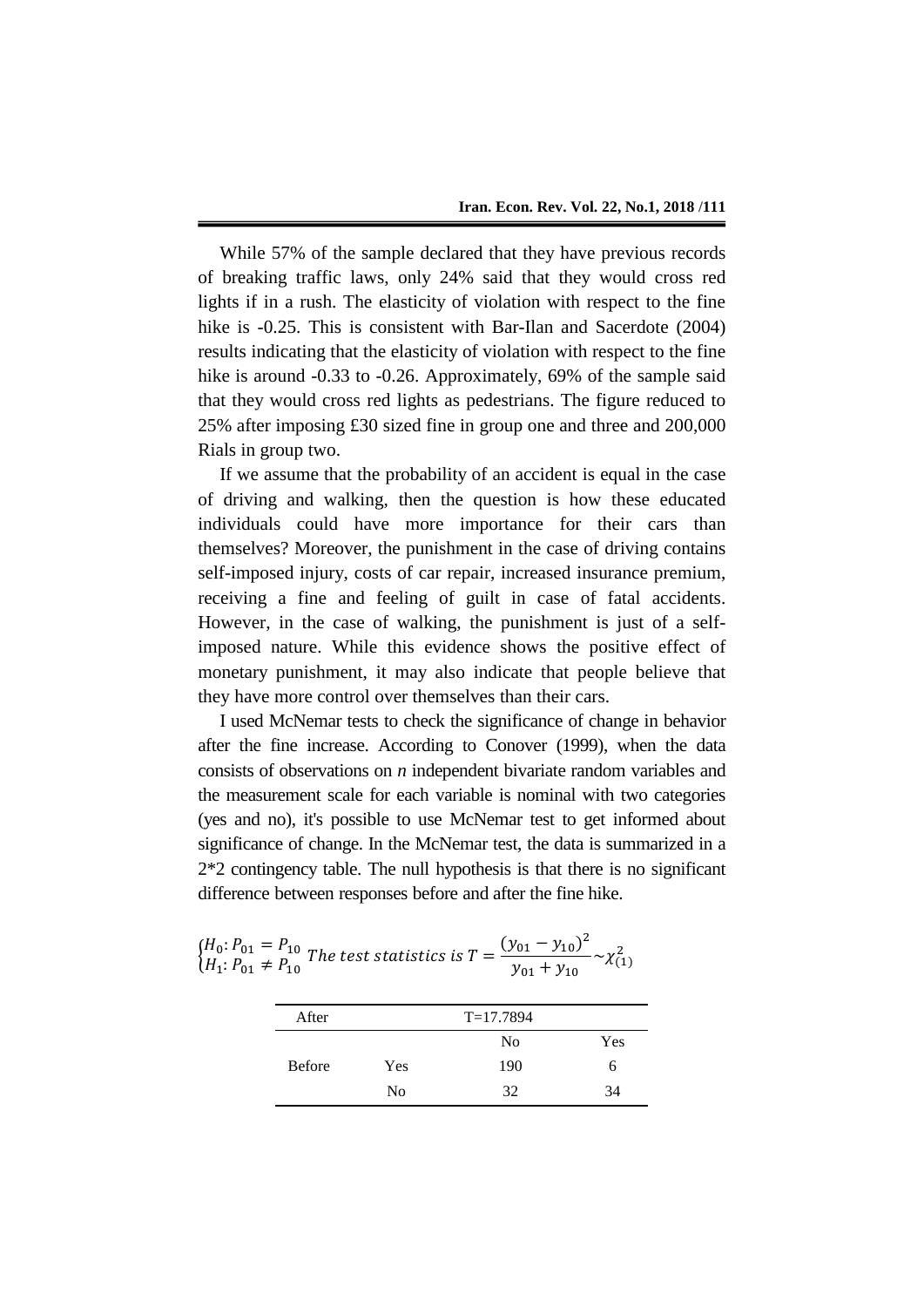Since  $\chi^2_{(1)} = 3.84$  at 0.05 significance level and T is greater than 3.84, the null hypothesis is rejected. This means that there is a significant difference between responses to crossing red lights before and after the fine hike. For the case of pedestrians, the McNemar test is applied to check the significance of change before and after the introduction of a new fine.

| After         | $T = 116.0333$ |                |     |  |  |
|---------------|----------------|----------------|-----|--|--|
|               |                | N <sub>0</sub> | Yes |  |  |
| <b>Before</b> | Yes            | 81             |     |  |  |
|               | N <sub>0</sub> | 119            | 61  |  |  |

Since the test statistic is 116.0333, the null hypothesis is strongly rejected. This implies that the effect of imposing a new fine on pedestrians' behavior is statistically significant.

#### **3.2 Complete Information of Group One**

This group consists of 100 young Iranians who are living abroad. Because of sample selection, the average years of full time education is 17.5 years. Table 2 shows descriptive statistics of this group.

| Lable 2. Summary Statistics of Group One |             |                           |     |            |  |  |
|------------------------------------------|-------------|---------------------------|-----|------------|--|--|
| <b>Variables</b>                         | <b>Mean</b> | <b>Standard deviation</b> | Min | <b>Max</b> |  |  |
| Age                                      | 26.55       | 3.6608                    | 21  | 40         |  |  |
| Gender                                   | 0.61        | 0.4902                    | 0   |            |  |  |
| Mart                                     | 0.85        | 0.3588                    | 0   | 1          |  |  |
| Education                                | 17.56       | 2.2141                    | 8   | 24         |  |  |
| Record                                   | 0.38        | 0.4878                    | 0   |            |  |  |
| D.C.R                                    | 0.16        | 0.3684                    | 0   | 1          |  |  |
| If $D.D.R$                               | 0.14        | 0.3487                    | 0   |            |  |  |
| W.C.R                                    | 0.79        | 0.4093                    |     | 1          |  |  |
| If W.C.R                                 | 0.24        | 0.4292                    |     |            |  |  |

**Table 2: Summary Statistics of Group One**

The prominent feature of this group is that 79% of well-educated people declared that they would cross red lights while walking. The figure falls to 24% after the imposition of £30 sized fine. Only 16% of this group would cross red lights while driving, and the elasticity of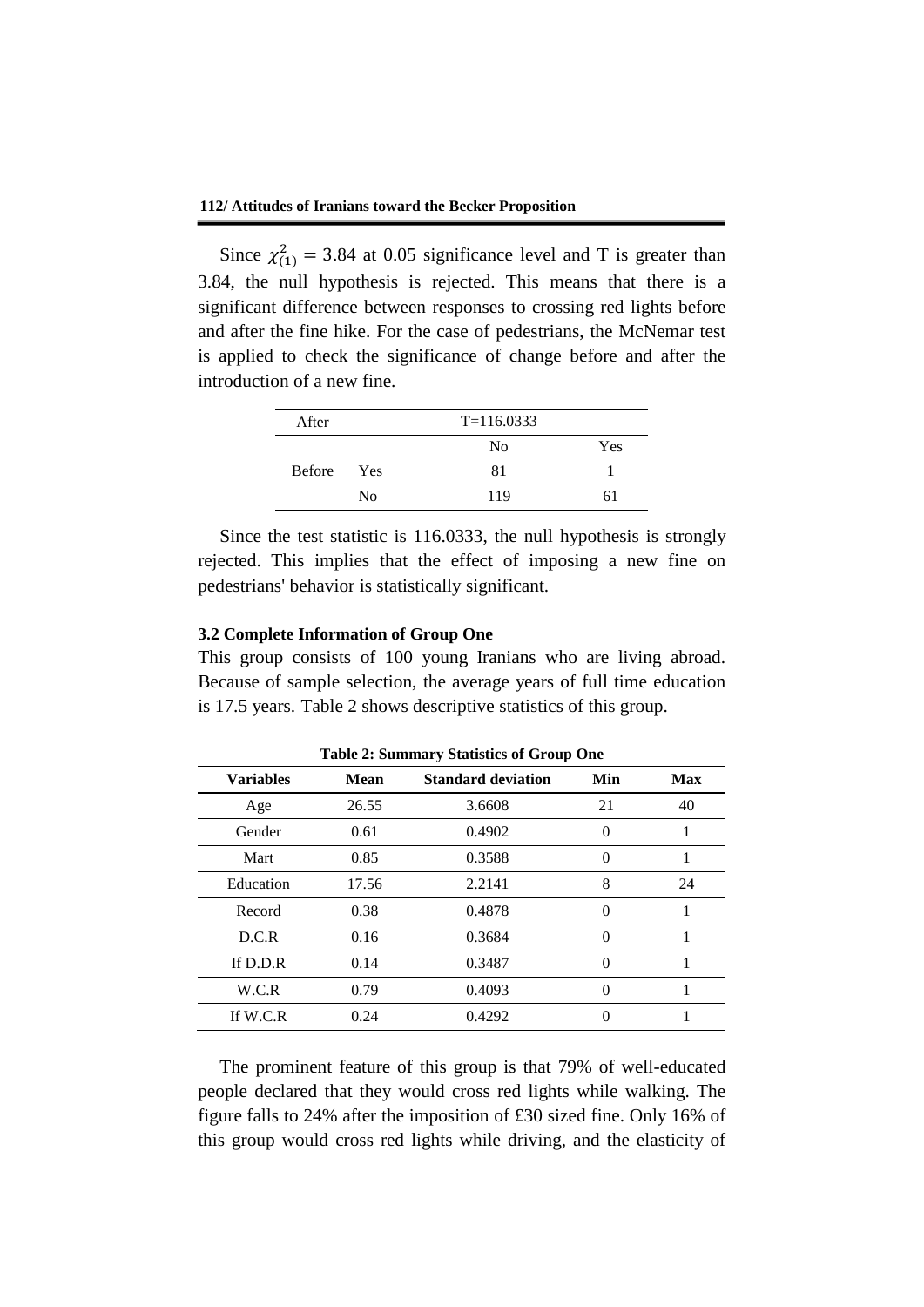violation with respect to the fine hike is -0.08. Thus, it seems monetary fines have already had high deterrence for this young educated group.

## **3.3 Complete Information of Group Two**

Group two includes 120 Iranians residing in Iran. For this group, there were 6 extra questions designed to consider the effect of increase in probability of an accident happening on jaywalking. The considered probabilities range from 1/1,000,000 to 1/10. Moreover, for this group, I was able to get information about their monthly incomes. Three level of income was defined; the first level is approximately equal to the poverty line indicated by below ten million Rials (approximately equivalent to £610 at the time of this study, 2010), the second level is between ten and thirty million Rials and the last one are above thirty million Rials. Table 3 demonstrates their responses.

| <b>Variables</b> | <b>Values</b>                         | <b>Means</b> | <b>Standard</b><br>devastation | Min            | Max        |
|------------------|---------------------------------------|--------------|--------------------------------|----------------|------------|
| Age              | 18-64                                 | 35.95        | 9.8402                         | 18             | 64         |
| Gender           | $0 \text{ or } 1$                     | 0.64         | 0.4815                         | $\theta$       | 1          |
| mart             | $0 \text{ or } 1$                     | 0.42         | 0.4964                         | $\theta$       | 1          |
| Education        | $12 - 19$                             | 15.15        | 2.1341                         | 12             | 19         |
| Income           | <b>Below</b><br>$10m$ to<br>upper 30m | 15923617     | 6757712                        | 10,000,000     | 30,000,000 |
| Record           | $0 \text{ or } 1$                     | 0.85         | 0.3585                         | $\theta$       | 1          |
| D.C.R            | $0 \text{ or } 1$                     | 0.29         | 0.4564                         | $\theta$       | 1          |
| If $D.C.R$       | $0 \text{ or } 1$                     | 0.15         | 0.3665                         | $\theta$       | 1          |
| W.C.R.A          | $0 \text{ or } 1$                     | 0.65         | 0.4789                         | $\theta$       | 1          |
| If $W.C.R.A$     | $0 \text{ or } 1$                     | 0.25         | 0.4348                         | $\theta$       | 1          |
| W.C.R.B          | $0 \text{ or } 1$                     | 0.59         | 0.4935                         | $\theta$       | 1          |
| If $W.C.R.B$     | $0 \text{ or } 1$                     | 0.25         | 0.4348                         | $\overline{0}$ | 1          |
| W.C.R.C          | $0 \text{ or } 1$                     | 0.51         | 0.5018                         | $\theta$       | 1          |

**Table 3: Summary Statistic of Group Two**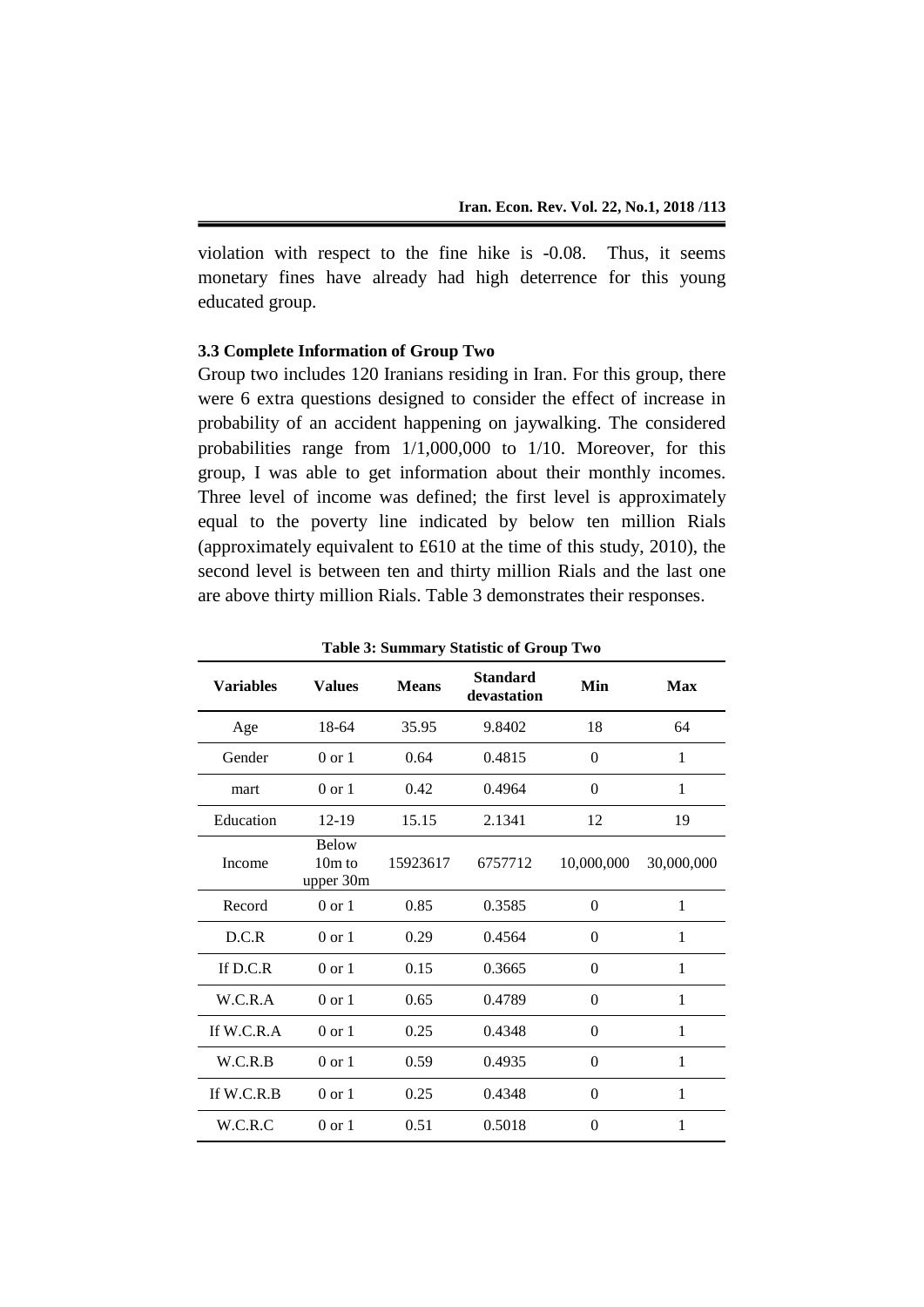| <b>Table 3: Summary Statistic of Group Two</b> |                   |              |                                |          |     |  |
|------------------------------------------------|-------------------|--------------|--------------------------------|----------|-----|--|
| <b>Variables</b>                               | Values            | <b>Means</b> | <b>Standard</b><br>devastation | Min      | Max |  |
| If W.C.R.C                                     | $0 \text{ or } 1$ | 0.20         | 0.4078                         | 0        |     |  |
| W.C.R.D                                        | 0 or 1            | 0.37         | 0.4861                         | $\Omega$ | 1   |  |
| If $W.C.R.D$                                   | $0 \text{ or } 1$ | 0.15         | 0.3665                         | $\Omega$ |     |  |
| W.C.R.A.E                                      | $0 \text{ or } 1$ | 0.24         | 0.4298                         | 0        |     |  |
| If $W.C.R.E$                                   | $0 \text{ or } 1$ | 0.11         | 0.3223                         | 0        |     |  |
| W.C.R.A.F                                      | $0 \text{ or } 1$ | 0.14         | 0.3501                         | 0        | 1   |  |
| If W.C.R.F                                     | $0 \text{ or } 1$ | 0.07         | 0.2644                         | 0        |     |  |

**114/ Attitudes of Iranians toward the Becker Proposition**

W.C.R.A denotes crossing red traffic lights while walking when the probability of an accident is 1/1,000,000. This is a dummy and equals to 1 if yes and 0 otherwise. Again If W.C.R.A refers to the same variable after the introduction of the fine. In the same manner, W.C.R.B to W.C.R.F denote crossing red traffic lights while walking when the probability of an accident is 1/100,000 and decreases to 1/10 by a factor of 10.

Similar to group one, this group has an average age of 36 years old. Interestingly, 85% of this group declared to have previous records of breaking traffic laws. However, quite similar to other groups, only 29% of the group declared that they would cross red lights while driving. This figure declines to 16% after the fine hike. Hence, the elasticity of crossing red lights with respect to the fine increase is - 0.30. Since the same elasticity is equal to -0.08 for Iranians living abroad, our finding is consistent with the result of Bar-Ilan and Sacrdote (2004) indicating less sensitivity of foreigners to an increase in fine.

Figure 2 illustrates average responses to the questions of jaywalking with different probabilities of an accident before and after the introduction of the fine. The horizontal axes show different probabilities of an accident happening, while the vertical axes shows the percentage of people who would cross red lights. The blue line (upper one) shows the sample behavior before the introduction of the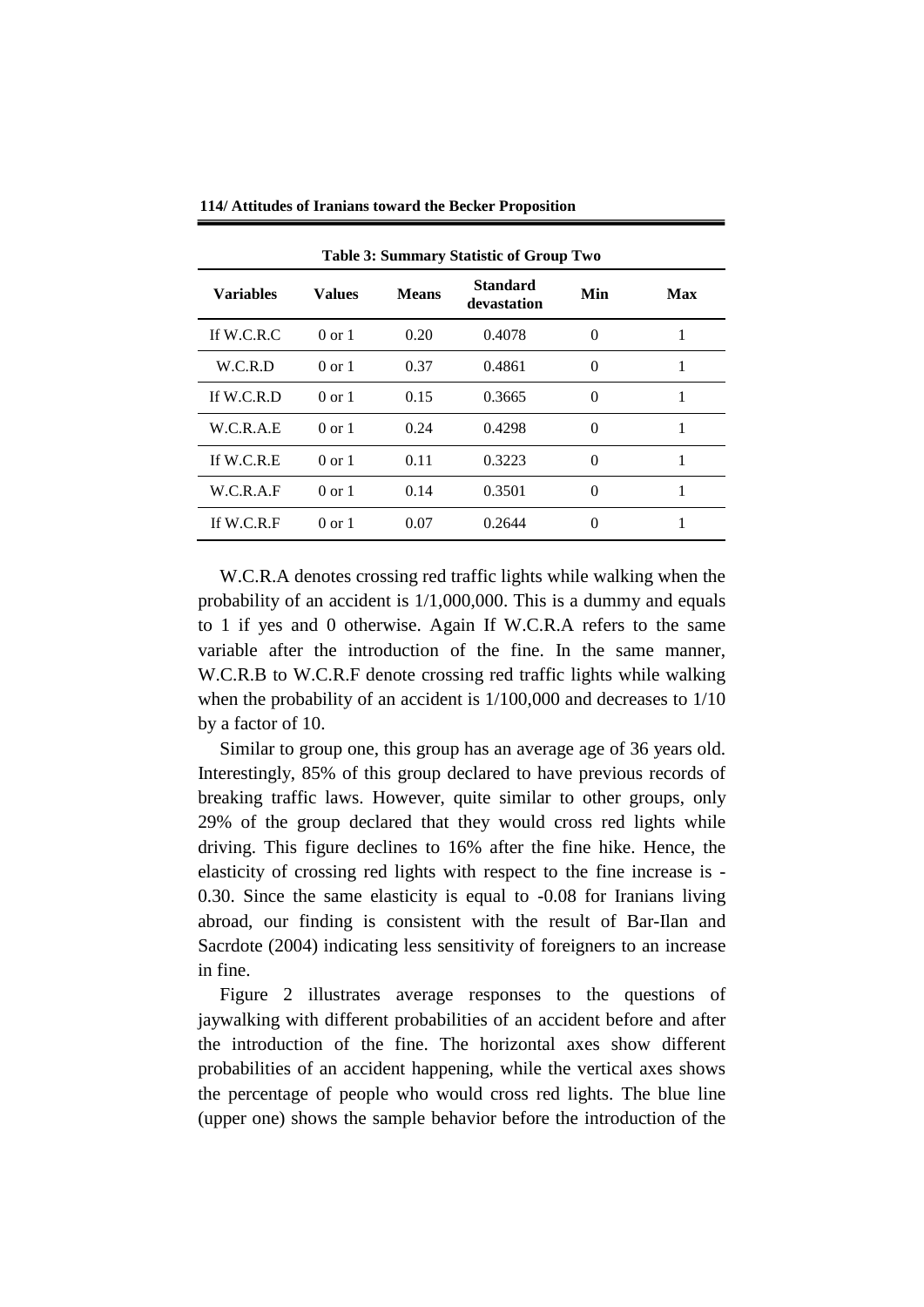fine and the red line indicates their responses after introducing the fine. Intuitively, the deterrence effect of monetary punishment is less than the increase in the probability of an accident happening.



**Figure 2: Responses to Increase in the Probability of an Accident Happening**

## **3.4 Complete Information of Group Three**

We got only 42 subjects for the last group who are all Indians. Table 4 summarizes their responses.

| Tubic - Summary Baandic or Group Timec |             |                                |          |            |  |
|----------------------------------------|-------------|--------------------------------|----------|------------|--|
| <b>Variables</b>                       | <b>Mean</b> | <b>Standard</b><br>devastation | Min      | <b>Max</b> |  |
| Age                                    | 26.64       | 5.7586                         | 20       | 55         |  |
| Gender                                 | 0.64        | 0.4849                         | $\Omega$ | 0          |  |
| Mart                                   | 0.90        | 0.2971                         | $\theta$ | 0          |  |
| Education                              | 16.83       | 2.2837                         | 10       | 24         |  |
| Record                                 | 0.21        | 0.4152                         | 0        | 0          |  |
| D.C.R                                  | 0.35        | 0.4849                         | 0        | 0          |  |
| If $D.D.R$                             | 0.16        | 0.3771                         | 0        | 0          |  |
| W.C.R                                  | 0.54        | 0.5037                         | $\Omega$ | 0          |  |
| If $W.C.R$                             | 0.19        | 0.3974                         | 0        |            |  |

|  |  |  | Table 4: Summary Statistic of Group Three |  |  |
|--|--|--|-------------------------------------------|--|--|
|--|--|--|-------------------------------------------|--|--|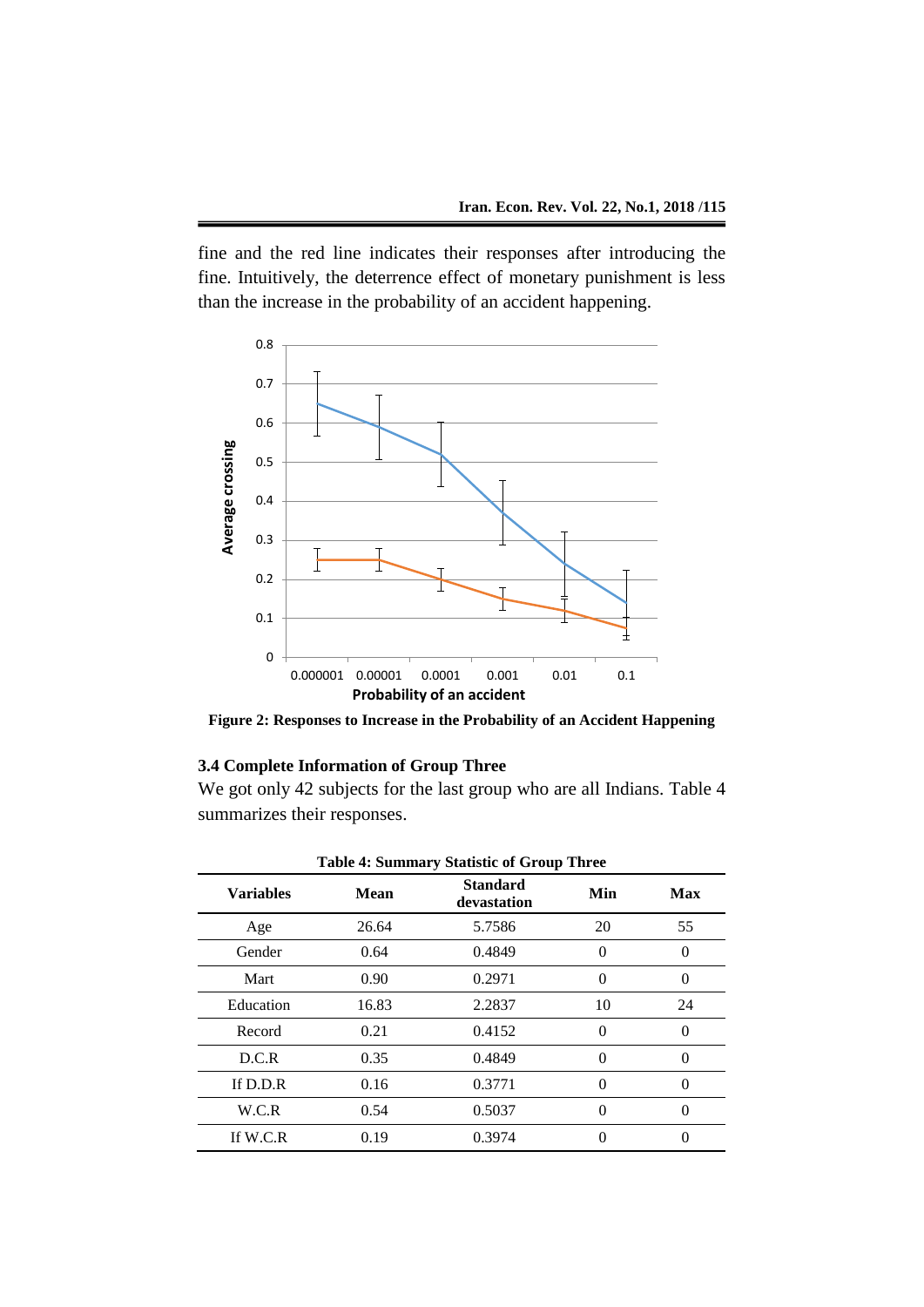As mentioned earlier, because of the selection procedure, the average age of this group is approximately 27 years. 36% of this group said they would cross red lights by cars. The figure decreases to 16% after raising the existing fine by 150%. Hence, the elasticity of violation with respect to the fine hike is -0.37. This shows the highest absolute elasticity. For pedestrians, the effect of introducing the £30 sized fine is shown by 65% reduction in the numbers of jaywalking.

## **4. Regression Analysis**

Logit regressions are used to estimate the probability of jaywalking based on a few factors that influence the decision to cross red lights. These explanatory variables are Age, Gender, Mart, Education, Income, Country, Record and D.C.R collected in  $x_i$ . Let  $y_i$  denotes the decision under study for individual *i*, where  $y_i = 1$  if the individual declares to cross red lights and  $y_i = 0$  otherwise.

 $p_i = Pr [y_i = 1 | x_i] = F (x'_i \beta)$ 

The Logit model assumes  $F(x_i' \beta)$  has the logistic distribution given by:

$$
F(x'_{i} \beta) = \frac{\exp(x'_{i} \beta)}{1 + \exp(x'_{i} \beta)}
$$

The result of this model using aggregate data is given in Table 5.

| Table 5: Estimates of the Logit Model with the Data in Table 1 |                     |                          |         |        |                      |  |
|----------------------------------------------------------------|---------------------|--------------------------|---------|--------|----------------------|--|
| <b>Variables</b>                                               | <b>Coefficients</b> | <b>Standard</b><br>error | Z       | p >  Z | <b>Odds</b><br>ratio |  |
| D.C.R                                                          | 1.0341              | 0.4119                   | 2.65    | 0.008  | 2.8154               |  |
| Record                                                         | 1.0027              | 0.3348                   | 2.99    | 0.003  | 2.7256               |  |
| Education                                                      | 0.1967              | 0.0629                   | 3.13    | 0.002  | 1.2173               |  |
| Country                                                        | 0.8603              | 1.3722                   | $-2.97$ | 0.003  | 2.3640               |  |
| Mart                                                           | 0.6977              | 0.3530                   | 1.98    | 0.048  | 2.0092               |  |
| Gender                                                         | 0.0348              | 0.3051                   | 0.11    | 0.909  | 1.0354               |  |
| Age                                                            | $-0.0086$           | 0.0189                   | $-0.46$ | 0.649  | 0.9914               |  |
| Constant                                                       | $-4.0703$           | 0.3905                   | 2.09    | 0.037  | 0.0170               |  |

**Table 5: Estimates of the Logit Model with the Data in Table 1**

**Note**: Number of obs= 261, Log likelihood = -142.47197, LR chi2(7) = 39.95,  $Prob > chi2 = 0.0000$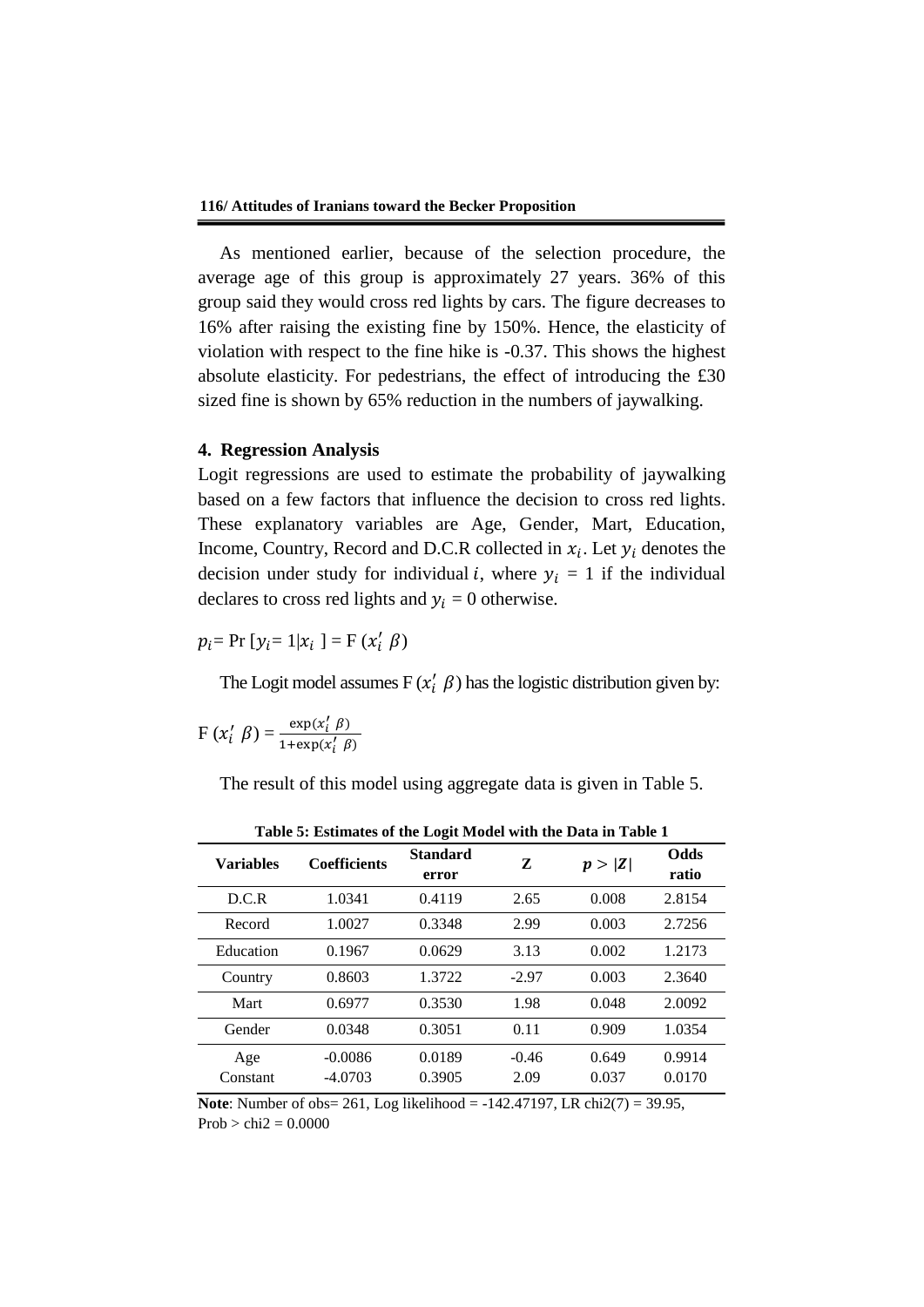Intuitively, D.C.R is the most important explanatory variable that would affect the decision to do jaywalking. The same people who would cross red lights while driving are more likely to do so as pedestrians. If we increase D.C.R by one unit, the odds ratio of jaywalking will be multiplied by 2.8154.

We can also expect people with previous records of conviction to do more jaywalking. Such people cross red lights approximately three times more than the ones who do not have a previous record. This is consistent with the work of Bar-Ilan and Sacerdote (2004) indicating that criminals cross more red lights than those without a record.

The positive coefficient of Mart indicates that single people run more red lights as compared to other people. The odds ratio indicates that running red lights by single pedestrians is almost twice as likely as running red lights by others. Finally, as compared to Indians, Iranians are more likely to cross red lights as pedestrians.

Contrary to the common belief that educated people will commit less crime and have greater respect for the rule of law, this sample shows the opposite. Although the odds ratio for Education is close to 1, the positive significant coefficient indicates that people with more years of education would do more jaywalking.

Negative coefficients lead to an odds ratio of less than one. For example, the negative coefficient of Age leads to the odds ratio of 0.9914. This means that a one unit increase in Age leads to the event being less likely to occur. However, because of the selection procedure, Age was an insignificant explanatory variable. We have a young sample with 75% of subjects in the range of 19-34 years old. It is worth mentioning that if we rule out the insignificant variables the odds ratios will not change significantly as in the logit regression the insignificant variables are not counted.

As discussed in Cameron and Trivedi (2010) assessing the fit of the model enables researchers to measure how effectively the model can describe the outcome variable. One approach to evaluate the fit of the model is measuring the percentage of correctly classified observations by comparing fitted and actual values. As a result of applying this method, it seems 73.66 % of the values are correctly specified.

For robustness checks, the model was estimated for each group data. The results are similar with the aggregate data. More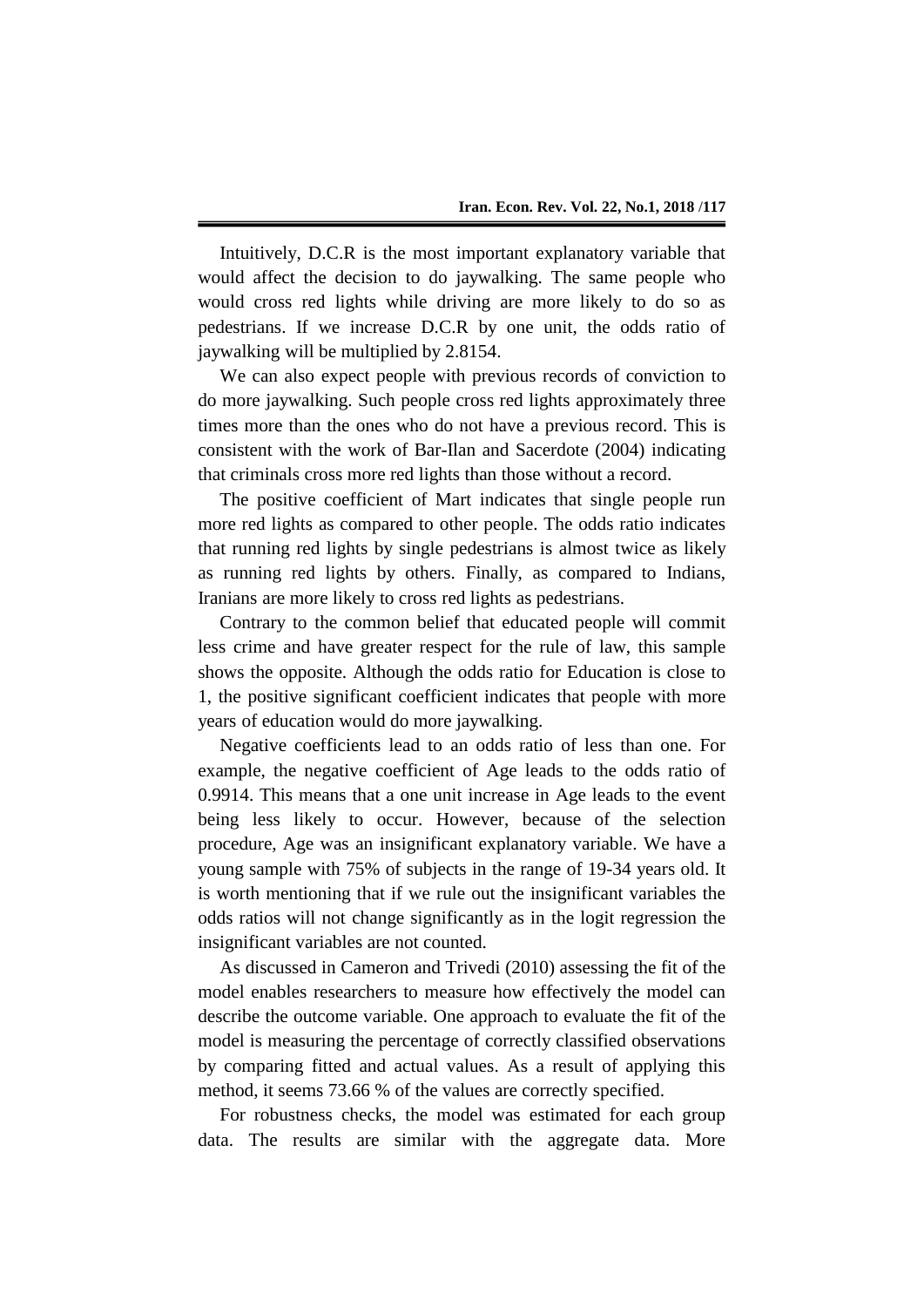specifically, the model with group one data has the highest odds ratio of 6.7949 for D.C.R. This means people who would run red lights by cars would do jaywalking approximately seven times more than others. Group two with the highest number of observations gives similar results to the ones obtained from the aggregate data. However, the income variable was an insignificant explanatory variable. The model with group three data also indicates that Record and D.C.R are the best explanatory variables with odds ratio of 2.0773 and 3.6854 respectively. Because of high level of education in all three groups, we have positive insignificant coefficients for education.

## **5. Conclusion**

A conducted survey data is used to investigate Iranians' behavior towards traffic laws and their sensitivity to fines. 262 individuals were asked whether they would cross red lights by cars or as pedestrians while varying the associated fines. There is a considerable difference between responses to an increase in fine, and to the introduction of a new fine. The result shows that the effect of a new fine on pedestrians is approximately twice the effect of increasing fine up to 150% for drivers.

The analysis shows that males are just as sensitive to fines as females, whereas singles are more responsive than others. Educated people declared to do more jaywalking than others. Individuals with previous records of breaking traffic laws would cross more red lights as pedestrians, while their sensitivity to a new fine is approximately similar to those without such records.

In comparison with people who do not have previous records with respect to traffic laws, people with such a record would cross more red lights by cars. These people are more sensitive to the fine hike, which contradicts the result from Bar Ilan and Sacerdote (2004) indicating that criminals are just as sensitive as noncriminal to changes in fine.

In all three groups, we observe a substantial decrease in the numbers of declared jaywalking after the introduction of the fine. Since jaywalking has a severe self-inflicted punishment with low probability, the Becker proposition predicts no jaywalking. As the data shows, increase in monetary punishment changes behavior significantly. Thus, on the whole, the conducted survey contradicts the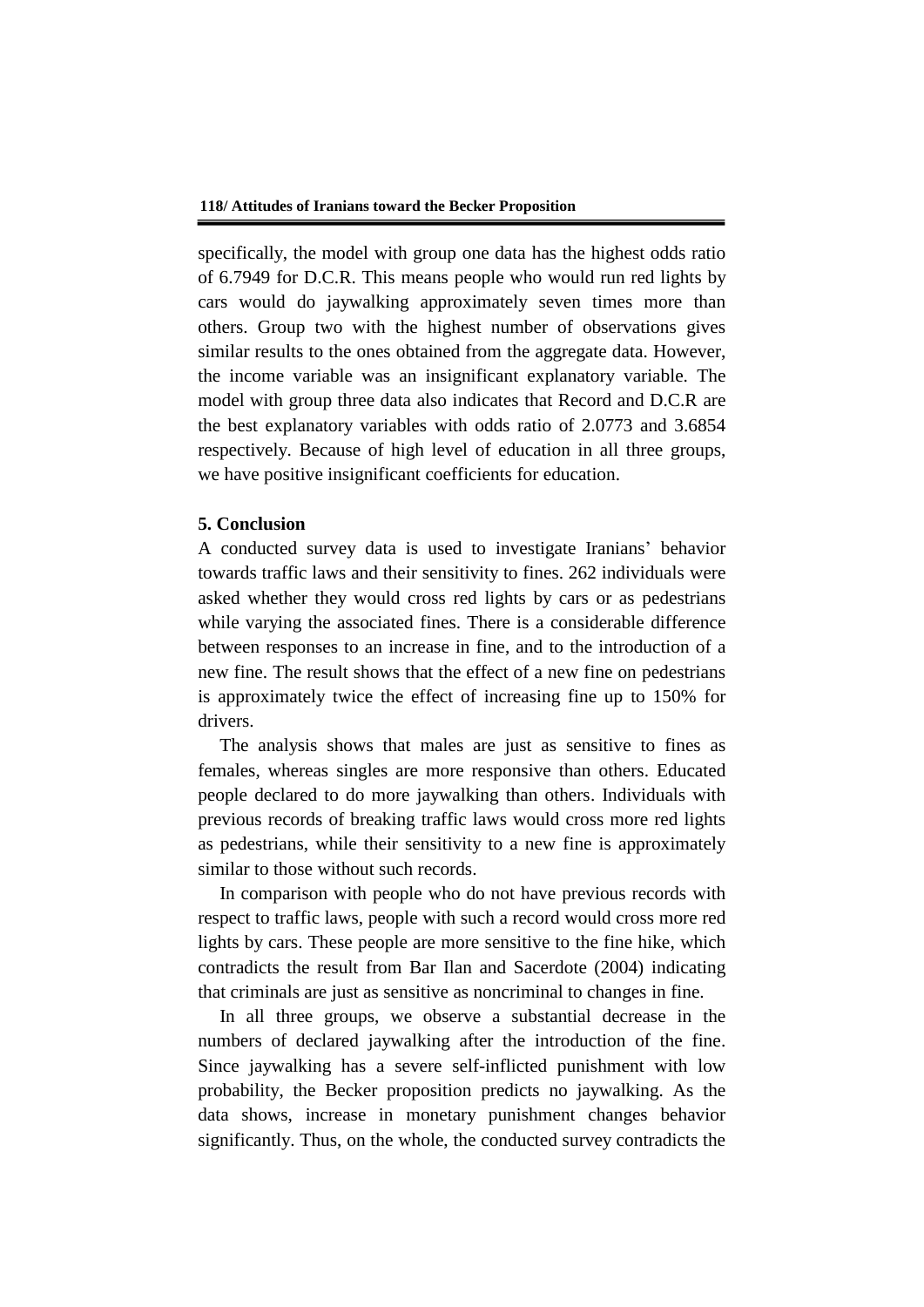Becker proposition. The elasticity of crossing red lights with respect to 150% increase in fine is -0.25, which fits in the range of found elasticities in the crime literature.

While the introduction of a new monetary fine on pedestrians decreased the violation by 64%, increasing the existent fine on drivers only dropped the infringement up to 37%. This can explain the trend of traffic laws. Traffic laws were initially focused on increasing associated penalties to economize on enforcement costs. However, as the effect of monetary punishments was declining, other kinds of punishments were implemented. The reason why the point system (when one's driving license is suspended for some period depending on the received points) has become popular relies on the efficiency brought by introducing new non-monetary fines.

Furthermore, sever monetary punishments result in public' perception that policies are designed with other objectives than deterrence. Moreover, having the severest monetary punishment is impossible as it depends on offenders' ability to pay. Hence, the maximum penalty should not be just the monetary one. People will be more sympathetic with policies targeting criminals' behavior rather than their wallets. Thus, policies on deterrence should be creative.

### **Acknowledgement**

I am sincerely thankful to Ali Al-Nowaihi and Sanjit Dhami for their continuous suggestions and criticism that has improved this paper substantially. This works is based on my master dissertation under their supervision. I was supported by the Iranian National Elites Foundation and Alzahra University during the manuscript writing and I am grateful for that.

## **References**

Dhami, S., & Al-Nowaihi, A. (2006). Hang 'Em With Probability Zero: Why Does It Network? *University of Leicester Working Papers*, Retrieved from

http://www.le.ac.uk/economics/research/RePEc/lec/leecon/dp06- 14.pdf.